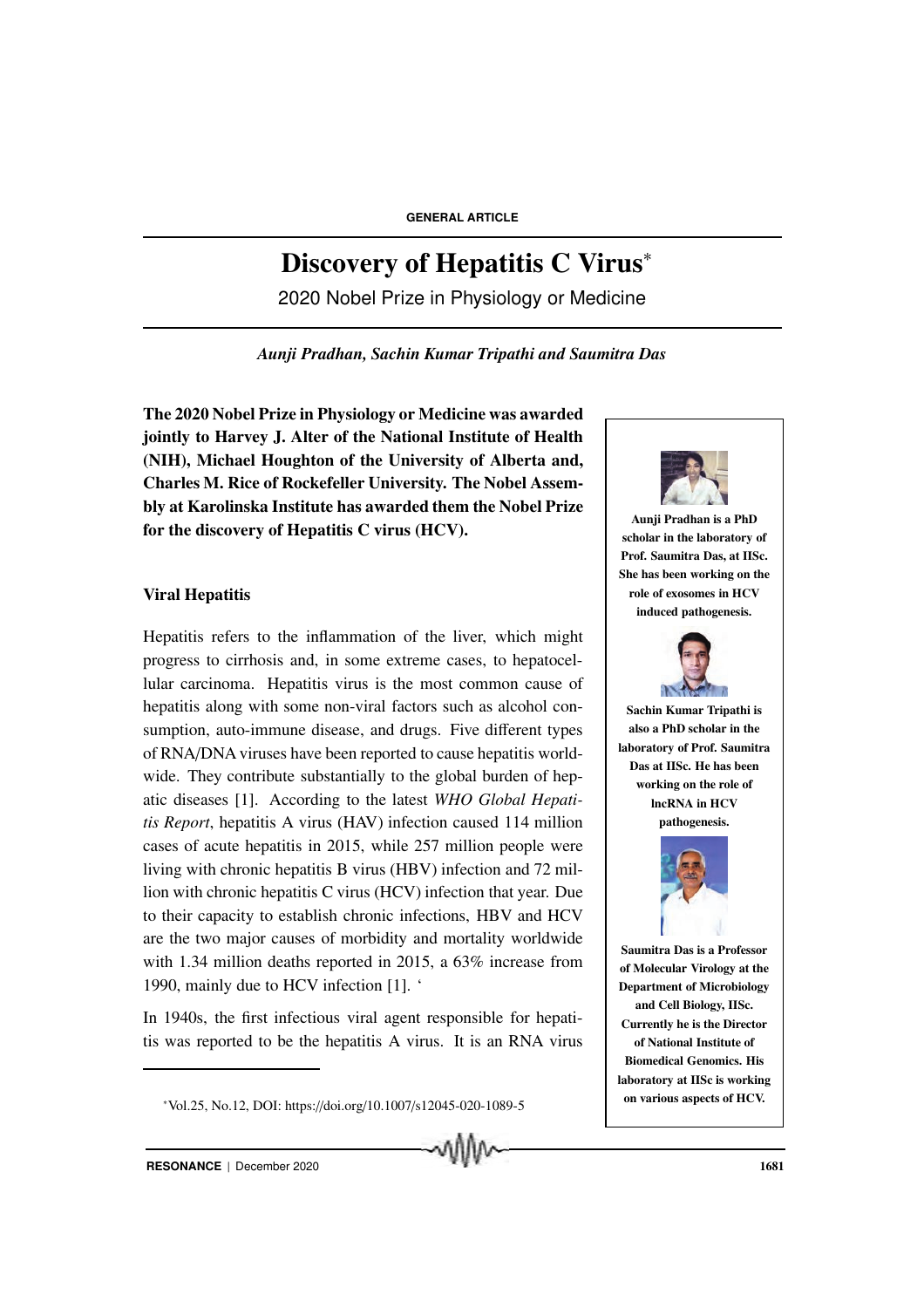the hepatitis B virus belonging to the *Hepadna* family is another major cause of hepatitis. It is transmitted through blood and body fluids and has a long incubation period. It causes serious disease manifestations like cirrhosis and liver cancer.

non-B hepatitis has been a major challenge for over a decade due to the lack of standard serological assays and low yield of the virus.

belonging to the *Picornaviridae* family, which is transmitted via polluted water or food and causes mild to severe illness. Sim-A DNA virus, known as ilarly, a DNA virus, known as the hepatitis B virus belonging to the *Hepadna* family is another major cause of hepatitis. It is transmitted through blood and body fluids and has a long incubation period. It causes serious disease manifestations like cirrhosis and liver cancer [2]. For the discovery of this hepatitis B virus, Baruch Blumberg was awarded the 1976 Nobel Prize in Physiology or Medicine [3]. The discovery of these viruses has been major milestones that have revolutionized medicine and substantially improved human health. The discovery of HAV and HBV has aided the development of effective diagnostic tests and vaccines, and has significantly reduced the risk of transmission of hepatitis infection via blood transfusion worldwide.

## Discovery of non-A, non-B Hepatitis

Even though the discovery of hepatitis A and hepatitis B virus significantly enhanced the detection of infectious agents, and reduced the cases of blood-borne hepatitis, Harvey Alter and his group still observed significant cases (10%) of persistent hepatitis infection and liver cirrhosis in transfusion patients [4]. This observation led them to consider different infectious agents unrelated to HAV and HBV in the blood of donors, which they re-Identification of non-A, ferred to as non-A, non-B hepatitis (NANBH) [5, 6]. This new form of hepatitis with milder symptoms and a longer incubation period became increasingly prevalent. It was also easily transmissible to chimpanzees (*Pan troglodytes*) [7–9].

## Identification of Hepatitis C Virus

Identification of non-A, non-B hepatitis has been a major challenge for over a decade due to the lack of standard serological assays and low yield of the virus. In 1989, Michael Houghton and his group took the approach of generating a DNA library from infected blood for the identification of the novel antigens of the new virus causing hepatitis. Firstly, they generated a ran-

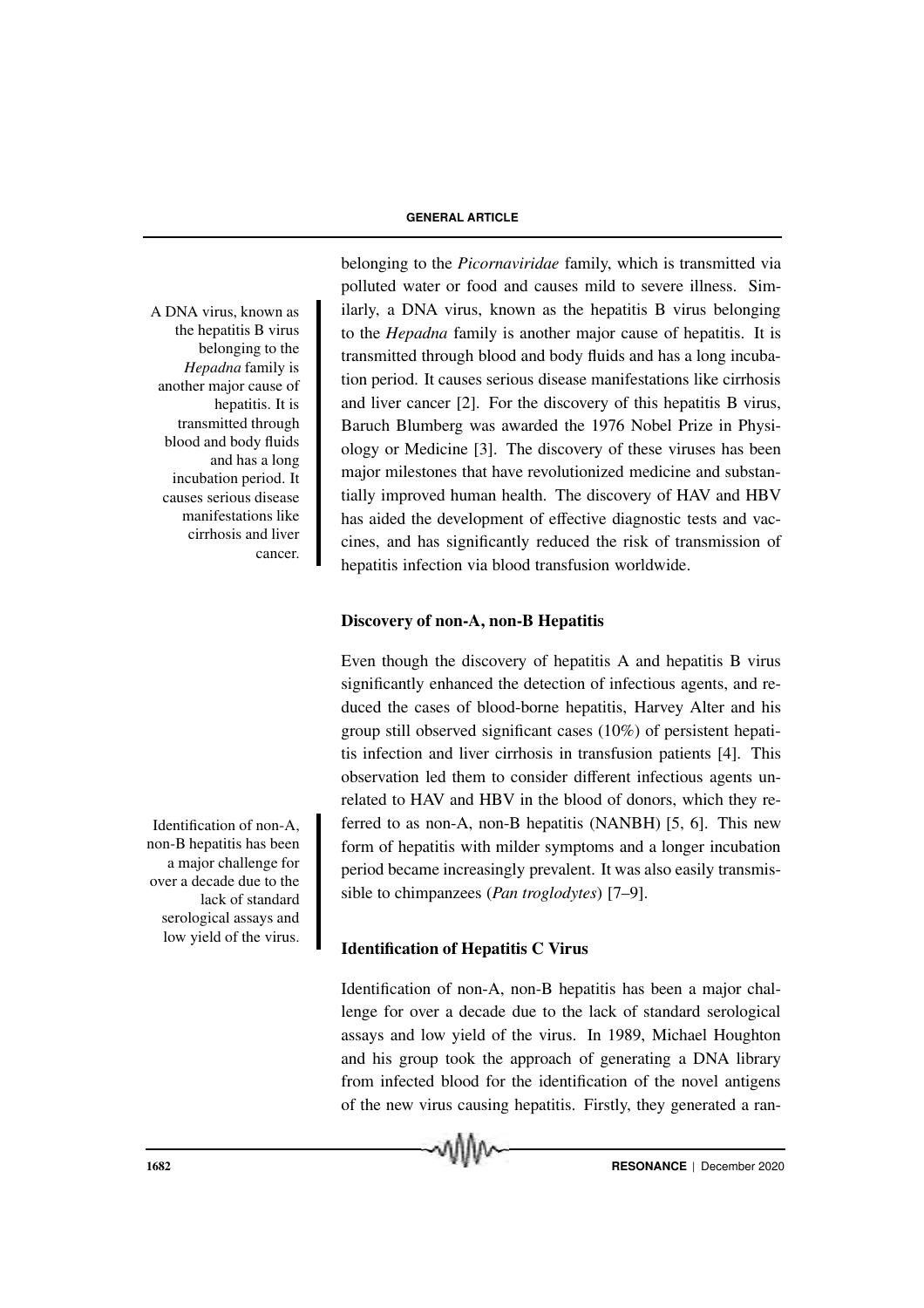dom primed complementary DNA library in bacteriophage λgt11 from plasma containing uncharacterized non-A, non-B hepatitis, which was further screened for rare clones expressing viral antigen with serum from the patient diagnosed with NANBH as well as from the uninfected controls or patients with type A or type B hepatitis. After screening nearly 106 clones, the research group finally found one positive cDNA clone (5-1-1) that reacted with sera from persons with NANBH, but not with sera from uninfected controls or patients with type A or type B hepatitis. Further, they went on to characterize the nature of the antigen using the hybridization assay to determine the genomic nature of the antigen, i.e., either its DNA or RNA. They observed that cDNA clone hybridized specifically to the total RNA extracted from the infectious chimpanzee liver but not to the total DNA as well as not to total RNA derived from control, uninfected chimpanzee livers. This observation helped them conclude that the antigen Hybridization assays led was derived from an exogenous RNA molecule, and it was singlestranded in nature. The size of the RNA was analyzed using the northern blot assay. In this method of analysis, RNA molecules from the infected tissue were separated on a denaturing formaldehyde agarose gel by electrophoresis, transferred to nitrocellulose membrane followed by hybridization with a probe. This led them to conclude that the approximate size of the RNA molecule was to be between 5,000 to 10,000 nucleotides. A strong hybridization signal was obtained for a population of RNA molecules that bound to oligo(dT)-cellulose indicating the presence of either a 3 ′ poly(A) sequence or an A-rich tract in the molecule. Furthermore, the cDNA strand that hybridized with plasma-derived RNA was found to be complementary to the strand encoding the 5-1-1 open reading frame (ORF), indicating that this RNA is positivestranded with respect to translation of this viral antigen. They termed this newly characterized non-A, non-B hepatitis virus as hepatitis C virus (HCV) related to the *Togaviridae* or *Flaviviridae* family [10].

Michael Houghton's group to conclude that the hepatitis antigen was derived from an exogenous RNA molecule, and it was single-stranded in nature. The size of the RNA was analyzed using the northern blot assay, leading them to conclude that the approximate size of the RNA molecule was to be between 5,000 to 10,000 nucleotides.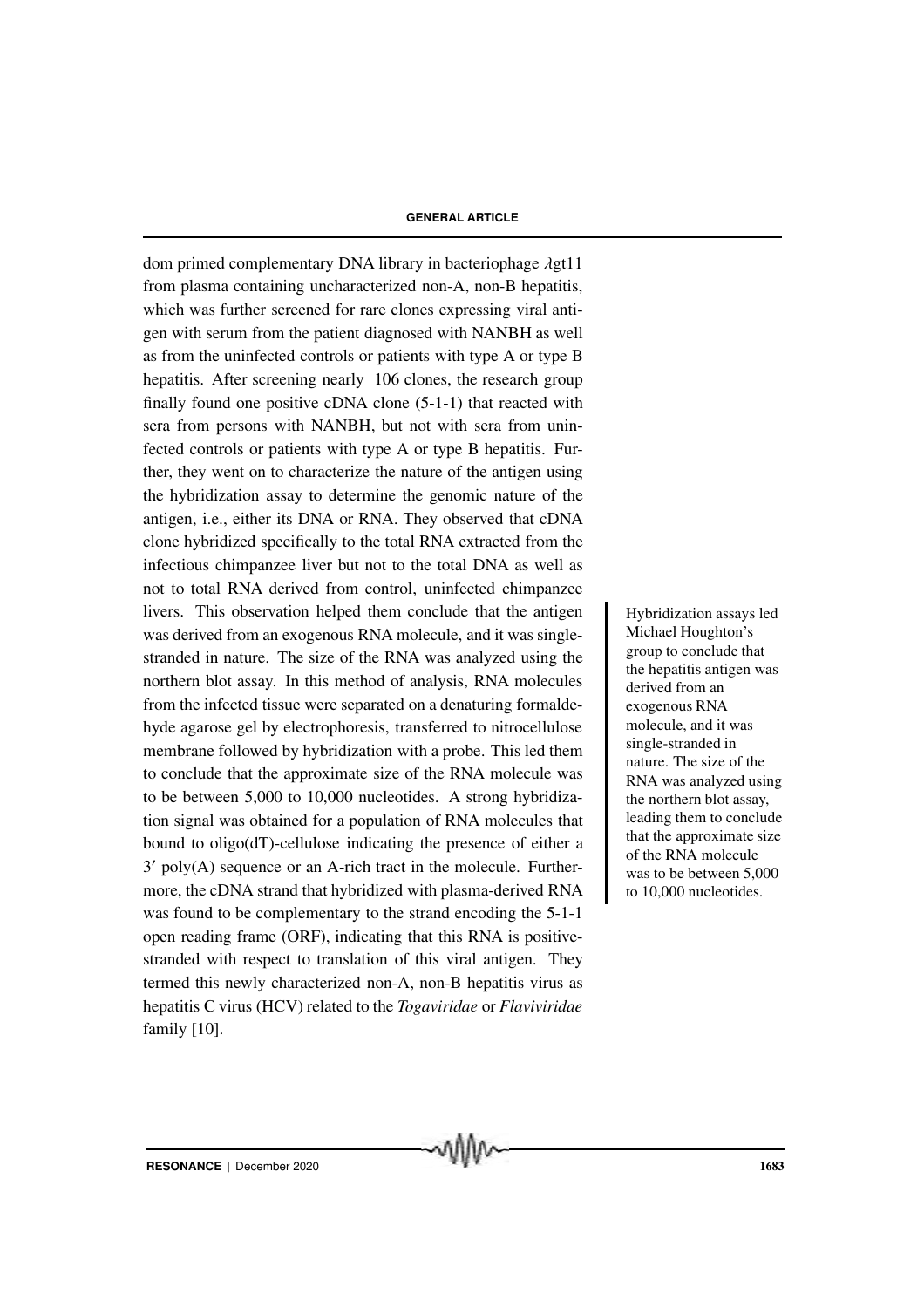After the identification and isolation of the cDNA clone of non-A, non-B hepatitis, designated as hepatitis C virus, Michael Houghton's group developed the recombinant antigen-based assay for the detection of HCV antibodies in the human blood/serum.

Charles M. Rice at Washington University, St. Louis, and other groups working on RNA viruses started studying uncharacterized regions at the end of the HCV genome.

## Development of an Immune Assay for the Detection of Circulating Antibodies for Hepatitis C Virus

After the identification and isolation of the cDNA clone of non-A, non-B hepatitis, designated as hepatitis C virus, Michael Houghton's group developed the recombinant antigen-based assay for the detection of HCV antibodies in the human blood/serum. The group constructed continuous ORFs that expressed the viral polypeptides, which act as an antigen. The ORFs were then expressed in yeast in fusion with human superoxide dismutase (SOD) that facilitates the efficient expression of the protein in yeast. The SOD/HCV polypeptide, referred to as C100-3, containing 363 viral amino acids, was produced in high levels in recombinant yeast. The protein was further purified and used to coat the wells of the microtiter plate so that it can identify, capture, and measure the circulating HCV antibodies. Detection of the bound antibody was achieved with a radioactive secondary antibody. This recombinant based assay has been one of the greatest developments in the detection of HCV antibodies in the non-A, non-B hepatitis serum of the patients and blood donors to reduce the risk of blood transmitted hepatitis. This method ascertained that HCV was the major cause of NANBH throughout the world and allowed for rapid screening of donors for HCV along with HAB and HBV to prevent transfusion-associated hepatitis [11].

## Establishment of an Infectious Cell Culture Model System

Can HCV alone cause hepatitis? To answer this question, Charles M. Rice at Washington University, St. Louis, and other groups working on RNA viruses started studying uncharacterized regions at the end of the HCV genome. They cloned the virus, which could replicate and cause hepatitis in chimpanzees. Highly variable viral quasi-species and less viral load were the main hurdles in cloning the virus. They used the serum obtained from a patient in the early phase of infection (designated as H77). They isolated the virus, reverse transcribed, and subcloned it into a plasmid containing 5′ and 3′ terminal HCV consensus sequences. They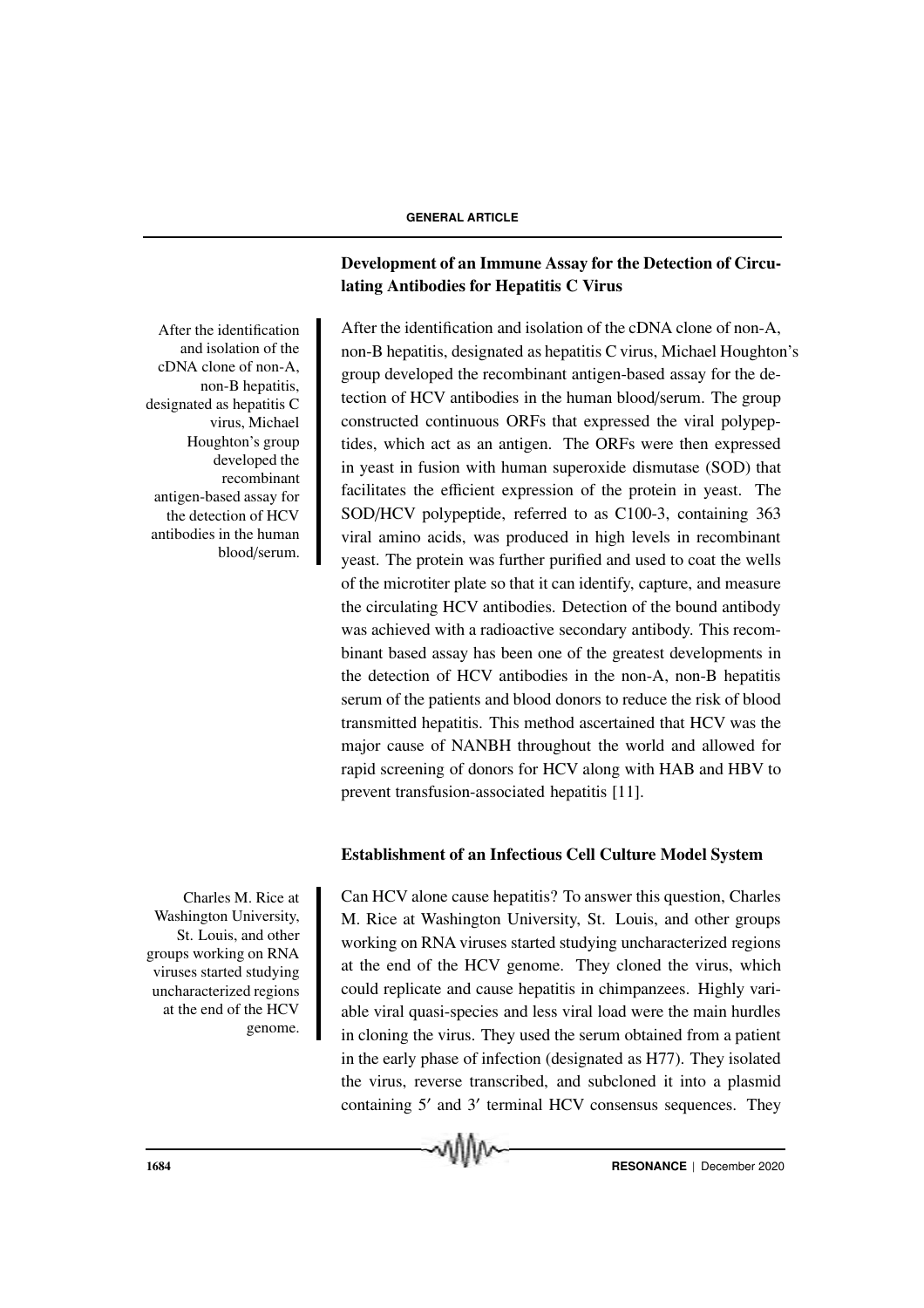

screened several clones and injected them into a chimpanzee. They could not detect circulating HCV RNA, increased liver enzymes, or histopathology, which typically indicate hepatitis [12]. Based on these results and sequencing, Prof. Rice concluded that genetic variations in the HCV genome at the 5′ , envelope protein region, and at the 3′ region could hamper virus replication [13]. Scientists then used genetic engineering to develop HCV RNA to remove certain genetic variations. When this RNA was injected into a chimpanzee, not only they were able to detect the virus, they also observed changes in liver enzymes, consistent with virus replication in the liver. They did additional experiments to prove that the virus alone could cause hepatitis [12]. Their investigation also identified the functional component of HCV genomic RNA. These clones helped study virus replication, evolution, pathogenesis, and host immune response. Later, Prof. Rice with collaborators made other clones for replication studies. He also made virus permissive liver cancer cell lines for the study of HCV infection and identified mutations in the HCV genome that helped the virus adapt to growth in the laboratory. He worked on the receptor (CD81, scavenger receptor B1, claudin-1, and occludin) responsible for HCV entry, as well as made a mouse model to study HCV biology/pathogenesis [14–17]. These studies helped to understand the viral life cycle, and aided research on antivirals and vaccine development.

Figure 1. Nobel Prize 2020 in Physiology or Medicine: (A) Harvey J. Alter observed and investigated hepatitis in patients who had received blood transfusions from non-A, non-B blood donors. Blood samples from these patients could transmit the disease to chimpanzees as well. They named it as non-A, non-B hepatitis (NANBH). (B) Michael Houghton isolated and characterized the cDNA clone from the genetic fragments of the new virus using infected chimpanzee's blood. Later, along with H J Alter, he developed a recombinant antigen based diagnostic test for HCV. (C) Charles M. Rice created an engineered version of the hepatitis C virus and showed it was sufficient to cause hepatitis in chimpanzees. This proved that hepatitis C virus was one of the major causes of hepatitis during blood transfusions. (D Diagrammatic representation of hepatitis C virus (HCV). Image credit: https://www.nobelprize.org/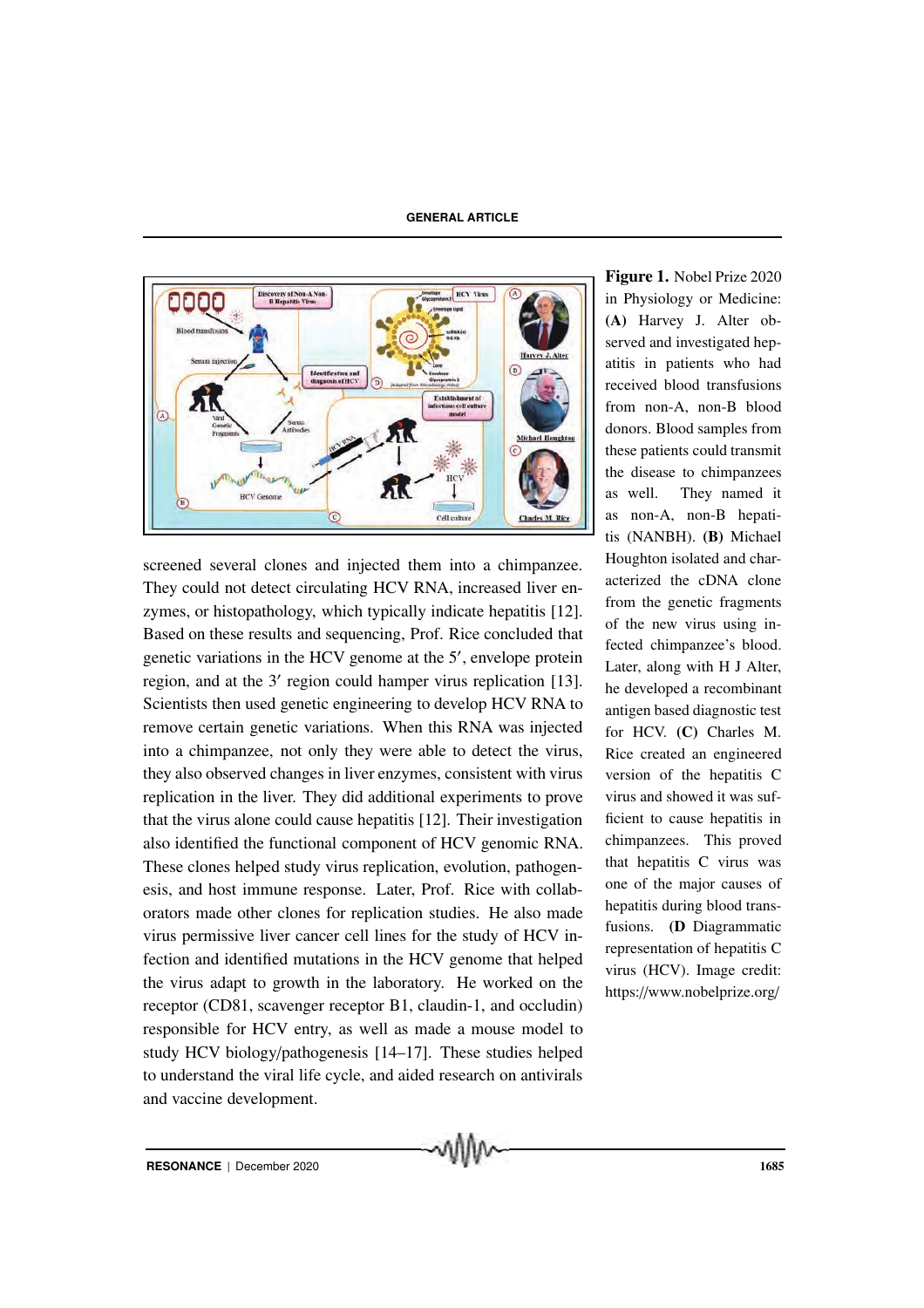The discovery of hepatitis C virus is considered a landmark in identifying the major causes of viral hepatitis. This discovery allowed the isolation of the HCV clone and the development of a highly sensitive assay to detect the presence of HCV antibodies.

## Implication of the Nobel Winning Discovery

The discovery of hepatitis  $C$  virus is considered a landmark in identifying the major causes of viral hepatitis. This discovery allowed the isolation of the HCV clone and the development of a highly sensitive assay to detect the presence of HCV antibodies. These rapid tests have eliminated the risk of transmission of hepatitis via blood transfusions, leading to the prevention of transfusion-mediated spread of hepatitis worldwide. Further, the establishment of the infectious cell culture system by Rice has laid the ground for research on the viral lifecycle inside the human host and its pathogenesis, which in turn has helped in identifying various molecules that can be used as potential antiviral drugs candidates to treat hepatitis. Their discovery has also immensely improved our understanding of the antiviral immune response of the host, which will help in the development of HCV vaccine in near future.

## Concluding Remarks

The incredible observations and research work of Alter, Houghton, and Rice, and their research groups have led to the discovery of hepatitis C virus, a non-A, non-B hepatitis virus (*Figure* 1). Their findings have helped eliminate the risk of transmission of hepatitis C via blood transfusion, as well as aided the development of effective drugs for its cure. As a result, HCV induced hepatitis is now considered a curable disease with 95% recovery upon antiviral treatment. This breakthrough achievement has already benefitted millions of individuals worldwide, and has provided a strong base for further research on generating vaccines against HCV as well as other viruses.

## Acknowledgment

Saumitra Das acknowledges the Centre of Excellence for Hepatitis C Virus Research (HCV-COE), Department of Biotechnology, and J. C Bose National Fellowship from SERB. Sachin Kumar